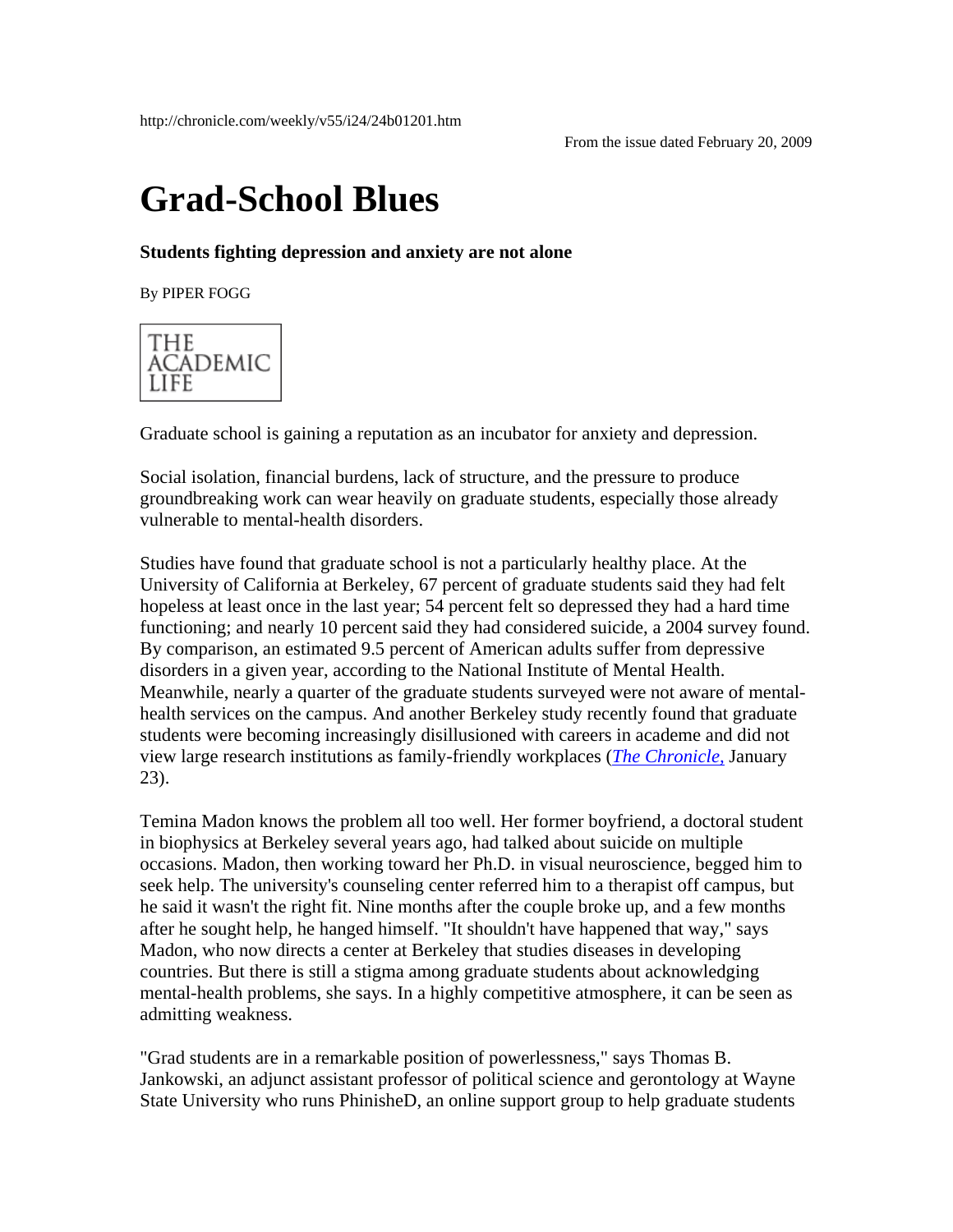finish their dissertations. Often a single thesis adviser seems to control a student's destiny, he notes, and it can take years to finish a dissertation. And even if a student finishes, success on the job market is far from guaranteed; today's poor economy has only worsened job prospects. For students who already lean toward self-doubt or mental anxiety, graduate school can act as a magnifier.

One former graduate student blames his depression partly on the type of graduate program he chose. Diagnosed with depression as a teenager, he had been on antidepressants for most of his adult life but went off them a few years before going to graduate school. When he arrived, though, he realized he might need them again.

"I'm a very introverted person," says the former student, now a professor at a small Midwestern college. "I'm very self-critical. This is something grad school encourages."

The content of his history program, he says, was more focused on destructive rather than constructive behavior. He says students were encouraged to rip apart arguments found in reading assignments. Classroom sessions often turned into contests to determine who could be the most damning of one another's points. After one such class, he remembers struggling to work on his dissertation. "It was paralyzing," he says.

And even if things are going well, depression can skew one's perceptions. During his first year, the former student says, he constantly felt inadequate despite doing well academically. And because those who are depressed sometimes cut themselves off from people who want to help them, their condition can worsen. Luckily, he talked to his adviser, who also had a history of depression. She reminded him how well he was doing — a good reality check.

Gregory T. Eells, director of counseling and psychological services at Cornell University, says it is not unusual for some graduate and professional students to be turned off by the Socratic or adversarial teaching methods so common in graduate programs. And while many worry they will fail, statistically they are wrong. "Most make it through," Eells says. One problem, he notes, is that there is less built-in social support for graduate students than for undergraduates, who have many clubs, activities, and fraternities to keep them socially connected. And because graduate programs usually require many solitary hours in the library or laboratory, with little structure or external motivation, the isolation can separate students from resources that could help them.

Educating students about depression is crucial, experts say. Some warning signs and symptoms include difficulty concentrating, fatigue, feelings of worthlessness, a change in sleep and eating patterns, persistent aches and pains, and a loss of interest in activities and hobbies that were once enjoyable.

Chris Brownson, the head of counseling services at the University of Texas at Austin, directs a national research consortium of counseling centers in higher education. A recent study by the group on student suicide at 70 institutions found that 47 percent of graduate students who considered suicide in the last year did not tell anyone. And 52 percent did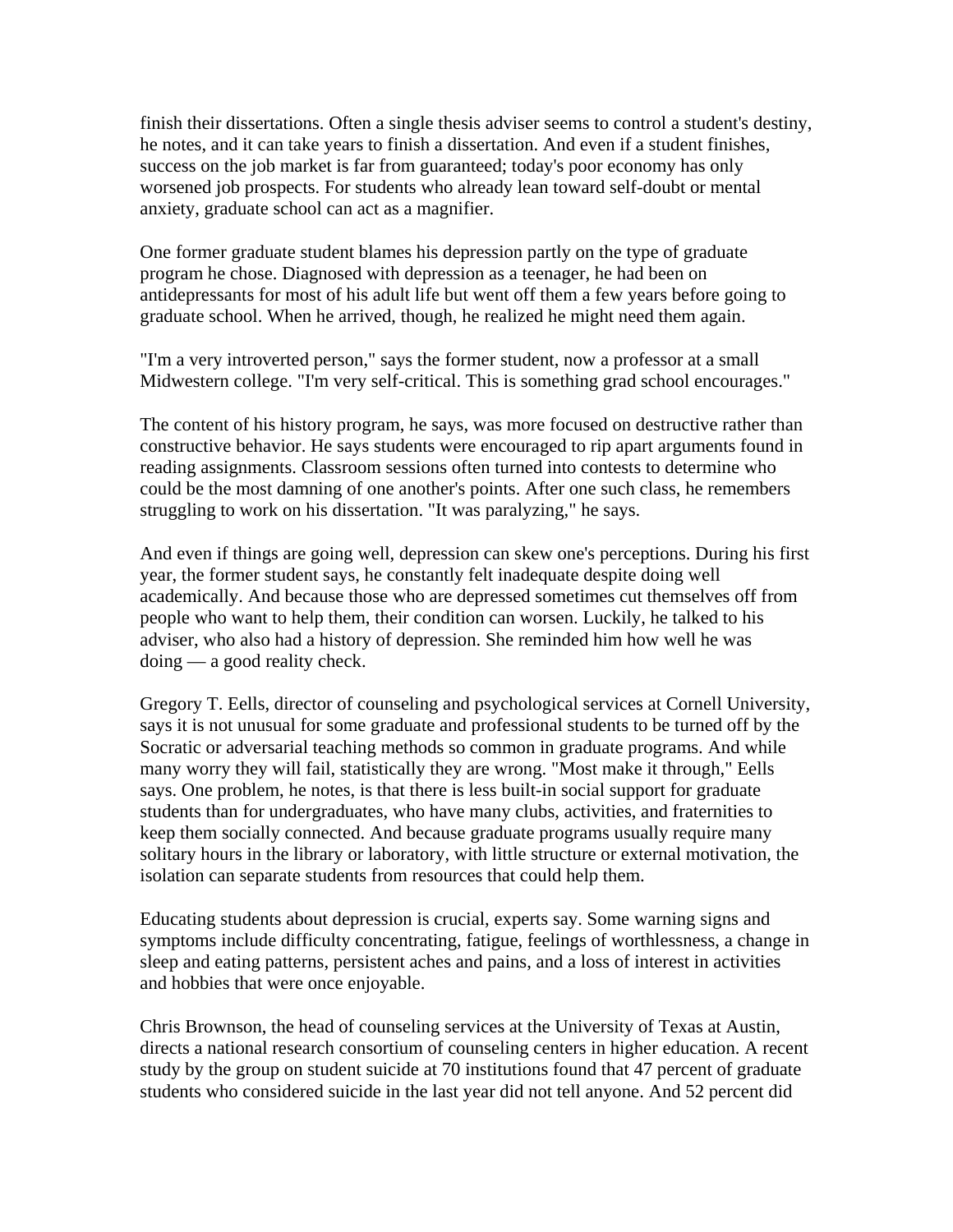not seek professional help. Students reported that relationship problems had the biggest impact on their suicidal feelings, followed by academic, financial, and family problems. Indeed, graduate students often feel the strain of juggling multiple roles, such as being a spouse, parent, and caregiver to an older parent, usually while bringing in very little income.

Meanwhile, graduate students are intimately tied to their specific programs, so relationships within their department become all the more critical, Eells says. "You can get blackballed," he warns. Counseling can help graduate students figure out what is important to them and learn to state their needs, respond to stress, and set boundaries. "You are more than a graduate student," he tells his patients. "It's easy to lose sight of that in graduate school, because there are pressures that say this is the most important thing in your life right now."

A ninth-year graduate student at a top Midwestern university, who had a long history of depression, fell into an unhealthy relationship with her academic adviser. Like many graduate students, she says, she arrived on the campus feeling intimidated and emotionally fragile. While she knew she needed to take care of herself, she also felt she should "tough it out." So when her usually supportive adviser began to bully her, she took it to heart. Her adviser told her, for example, that it would take long, grueling workdays with four hours of sleep a night to do well in academe. And the student was warned that she would have to quickly absorb an immense amount of material. She went into hyperdrive. She felt trapped because her adviser held her ticket to success. "In academe, there isn't enough status to go around," the student says.

Finally, the student realized she had to switch advisers. She began to exercise again. She found PhinisheD, the Web site run by Wayne State's Jankowski, which promotes the idea that "good enough is good enough." That means if a chapter of your dissertation is good enough for your adviser, for example, it should be good enough for you.

Avoiding perfectionism helped the student, who lagged behind her peers by a year or two, make progress. She suggests that others in her position seek out a dissertationwriting group, along with any activity, such as meditation, that promotes stress relief, and choose supportive friends. For her, cognitive therapy has also helped. She hopes to receive her Ph.D. in May.

Keeping balanced is essential to avoiding the kind of single-mindedness that graduate school fosters, experts say. James Alan Fox, a criminal-justice and law professor at Northeastern University who studies campus violence, believes graduate schools tend to reward students who go way overboard on work, "even if that means jeopardizing other aspects of their lives." Colleges should instead help graduate students avoid unhealthy extremes, he says. They could, for example, offer workshops on such life issues as relationships, balancing work and children, and managing finances. And all colleges should make sure that graduate-student health care includes mental-health coverage, he says.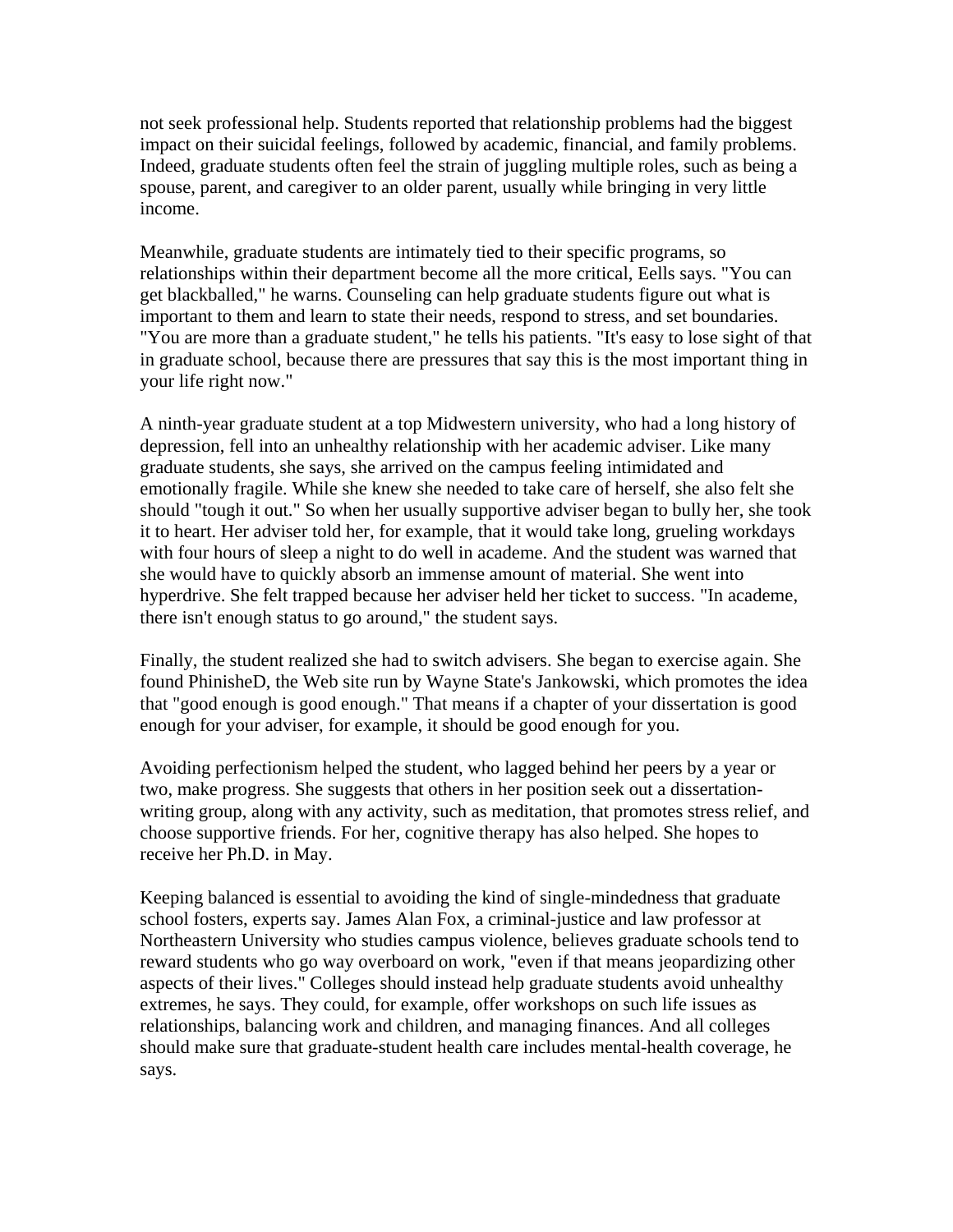Galen Papkov listened to the experts. He made a conscious effort to create a positive graduate-school experience for himself. Papkov, who received his Ph.D. in statistics from Rice University last year, had fought depression before graduate school. After college he worked in New York City as an actuarial analyst, which paid well but didn't excite him. Then his new girlfriend moved away. He got into "a downward spiral of negative thinking" and even contemplated suicide. "I really remember lying in bed one night having no control of my thoughts. I realized, something's wrong and I need help."

Seeing a therapist weekly for 18 months allowed him to gain control of his life again. At Rice, he took a proactive approach to meeting people and keeping active. He lived in graduate-student housing on the campus and was a resident assistant, ensuring lots of social contact. He also played intramural sports and consequently made friends with people from different departments and disciplines."I knew that would keep me healthy and happy," he says.

While counseling or therapy can help many, some students aren't at the point where they need it. For those simply in a funk, who are behind on dissertations, another option is a dissertation coach.

One such coach, who uses only her first name, Dale, on her Web site, says her job is to help people apply practical work strategies while building self-esteem. "Because if the Ph.D. process does one thing," she writes on her site, "it's to beat you down into a bloody and insecure pulp." She uses her own experience to inform her work. At Rutgers University, she finished her graduate course work in biology and was A.B.D. when she moved out of the state, divorced, found a new full-time job, and met a man. Meanwhile, her dissertation started to gather dust. It wasn't until she got an e-mail message from her department's secretary in her ninth year at the university that she made progress. The secretary told her she could not register for research credits unless she planned to finish the dissertation promptly. So she finally did, writing it in 15-minute increments, something she occasionally advises her clients to do.

"People call me literally in tears," she says. "Everything is more stressful because you have this huge dissertation in your life." Even just a couple of months of coaching can make a difference, she says, giving people the momentum needed to lift their spirits. "It's such an isolating process," she says, that having someone check in provides some accountability, without the pressure that an academic adviser can bring.

But coaching can cost anywhere from \$20 an hour to \$50 or more. For students who can barely afford Ramen noodles, a cheaper option is to find a free, online support group. Many struggling students find solace in sharing experiences. In a September 2007 poll on the PhinisheD Web site, for example, users were asked if they had ever taken antidepressants. Thirty percent reported that they were currently taking them, while another 10 percent had taken them in the past two years.

"Getting a Ph.D. is very much an exercise in deferral of gratification," says Jankowski. "That can be very discouraging." He says the typical PhinisheD user is a woman with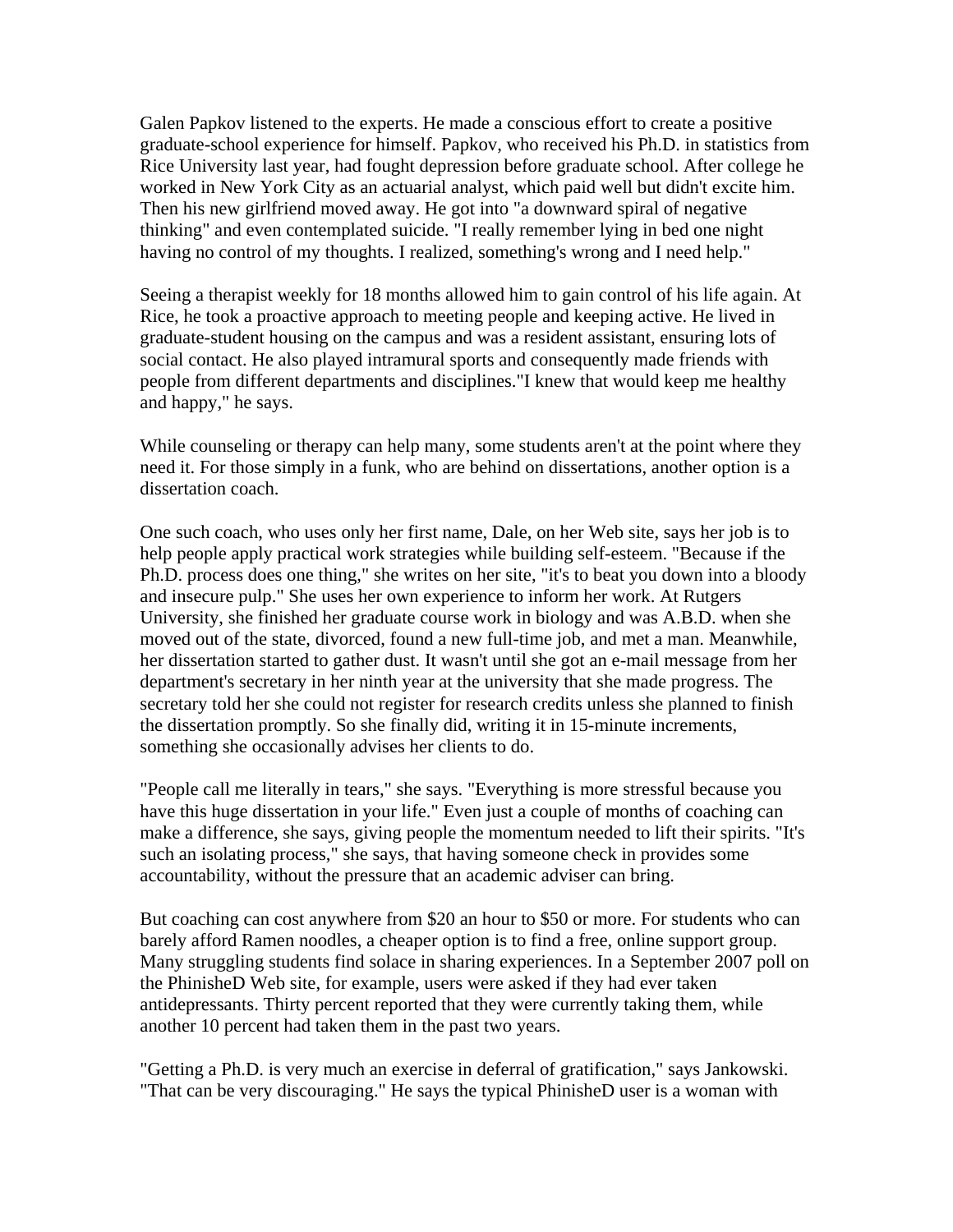confidence problems, often because a star faculty adviser is dismissive of her work. "A lot of people feel like they are being hazed," he says. PhinisheD has boards where users can post goals and daily progress, and links where students can get advice on topics as varied as how to have a successful dissertation defense, what bibliographic software to use, and how to deal with an unsupportive spouse.

For students with debilitating mental-health issues or for those who realize graduate school may not be right for them, considering a leave, temporary or permanent, can sometimes be the right solution. A former academic who received her Ph.D. from Berkeley in 2003 did not get up the courage to leave academe until she became a tenuretrack professor. In retrospect, she says, she realizes how little support she had as a graduate student. Her laboratory had closed down, her mother had a chronic illness, and then her father and two grandparents died. When she was feeling her worst, suffering from panic attacks, she went to the campus counseling center.

"I was hyperventilating," she recalls. "I couldn't think straight." She says the center offered to schedule her for a 20-minute consultation with a therapist two weeks later. "There was no sense of urgency," she says. She would have had to admit to being suicidal, she says, to be seen immediately. Instead, she went to the emergency room where a physician prescribed a sedative.

She realized she needed to leave academe after she landed a tenure-track job and was stressed out and impatient with her students. While her colleagues were nice people, she says, she never found a true feeling of community. Academe was just too competitive for her. Although she has said goodbye to that world, she still worries that graduate students have problems getting the help they need. "There's this perception that if you hold your breath and make it through, you'll be fine," she says. But if you don't deal with such issues, she says, "you will not be an effective student, scholar, or researcher."

More and more students are seriously considering leaving academe before they even finish graduate school. According to a recent study at Berkeley of students at the University of California's campuses, 45 percent of men and 39 percent of women entering graduate school intended to become professors at research institutions. But for those who had spent more time in their programs, those numbers dropped to 36 percent and 27 percent. And only 29 percent of women and 46 percent of men saw major research institutions as family-friendly workplaces for tenure-track professors. That negative view of faculty life coupled with the factors that encourage anxiety and depression could spell trouble for the faculty pipeline, and for academe's future leadership.

Jeffrey P. Prince, director of counseling and psychological services at Berkeley, says graduate-student care has improved on the campus. An advisory board made up of graduate-student leaders, faculty members, and the associate graduate dean was formed two years ago, allowing Berkeley to expand its offerings to graduate students, he says. Those include a new counseling office dedicated to graduate students and close to their campus. Now, Prince says, graduate students don't have to sit in the same waiting room